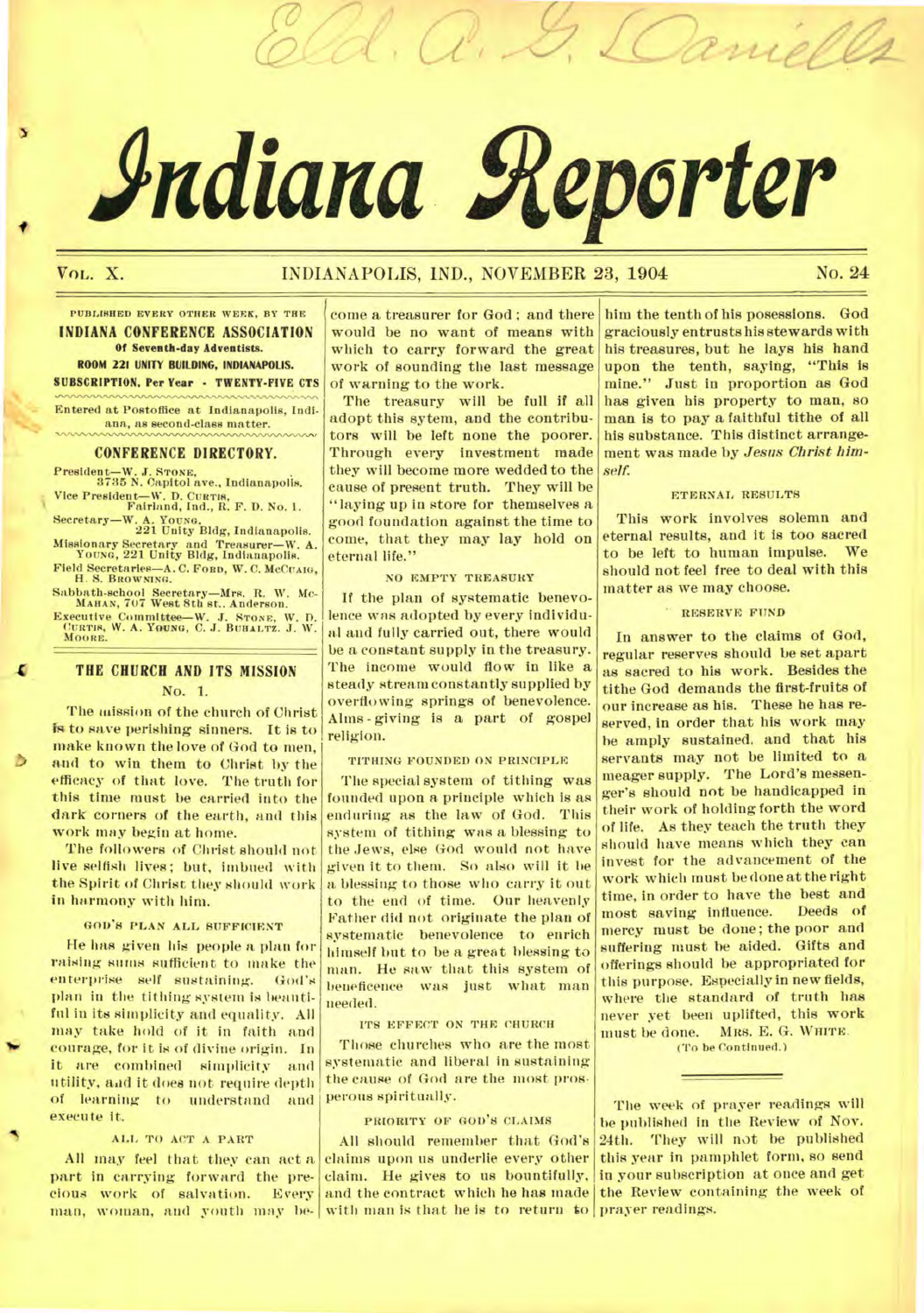# OUR CONFERENCE PAPER THE INDIANA REPORTER

I believe the matters considered in this paper are of sufficient importance, to give it a place in the homes of every Seventh Day Adventist in the conference, and not as a gift, but we believe our brethren and sisters should be enough interested in its contents to become paid subscribers.

We are glad to state that for the past month, a number have renewed their subscriptions, and we wish to express our real appreciation for these. But only about one-half of those receiving the paper are paying for it. Now this is not right, is it?

We are sending out this week, personal letters to those who are in arrears, and are enclosing an addressed envelope, so that all can easily renew their subscriptions. May we not now see a large list from every church? We will publish from time to time the names of those sending in their subscriptions. We will also mark all subscriptions received during the next month, paid, up to Jan. 1st, 1906.

We would be glad to have all who are in arrears, pay up in full if they are able. But if you are too poor to do this, if you will send us 25 cents, we will forgive the past, and credit you for the year 1905.

We have been sending clubs of the Reporter to many of our churches asking that they be distributed among the members; so many may not be reached by our personal letters. We ask once more if the officers of our churches will not make a determined effort to secure the subscription of every family in the church for the Reporter, so that we may discontinue the clubs, and still have all supplied with the paper?

Address all communications with subscriptions for the Reporter or remittances, to Elder W. A. Young, Room 221 Unity Building, Indianapolis, Ind.

> Your fellow worker, W. J. STONE.

# TO OUR YOUNG PEOPLE

During the weeks of my sickness my mind has gone out to you many times, and I have longed to be able to speak to you, or write to you. I had planned to write to each one of you in reference to the great missionary campaign upon which we are

now entering. This missionary movement which has been begun, is to grow into a mighty work, will never cease until the whole world will be lightened with the Third Angel's Message, and Jesus shall come to take His people home.

My soul has been stirred to its very depths as I have read from week to week the plans that have been formulated, and the enthusiasm with which God's people are responding to the call to fall into line. "Everything in the universe calls upon those who know the truth, to consecrate themselves *unreservedly*  to the proclamation of the truth as it has been made known to them in<br>the Third Angel's Message." Dear the Third Angel's Message." young people—what does that call mean to you? Does it find a responsive chord in your hearts? have faith to believe that Indiana has many loyal young people who will consecrate themselves to the work, as did the young people of the Oakland, Cal., church. My heart rejoiced as I read these words in the Review :—

" We, the undersigned young people of the Oakland S. D. A. church, being in hearty sympathy with the missionary recommendations passed by the recent General Conference Council,—do hereby band ourselves together to assist to the extent of our ability in carrying on this mighty missionary campaign, which is to know no cessation until this gospel of the kingdom is carried to every nation, tongue, and people."

Who of our young people of Indiana will consecrate themselves to the service of God "until this gospel of the kingdom is carried to every nation, tongue, and people?" Many, I trust.

The lines of work laid out are so many and varied, that ALL can engage in some part, and find his or her place. The Lord has a work for each one to do; that NO ONE ELSE can do—as well as that individual. In Vol. 6, P. 12, is the following expression: "The Lord has his eye upon every one of his people; he has his plans concerning EACH. Shall we not, dear young people, find NOW, his plans concerning us, and then allow him to use us in carrying out those plans?

Yours for the hastening of the coming kingdom.

MRS. R. W. MCMAHAN.

# **A BUSINESS AGENT**

For months, our conference committee has been considering the great need of our conference having a business agent to assist in collecting old accounts, pledges, etc., and the raising of funds for different enterprises, instead of our ministers giving so much time and thought to this line of work. This too is in harmony with the testimonies.

Our committee after considering this- matter for months, has asked Brother A. L. Chew to assist, and take up work as he may be able, with his other duties, along this line. We believe Brother Chew can render valuable assistance, and his thorough acquaintance with our people thoroughout the state qualifies him for this position much better than a person not so well acquainted.

Our brethren may receive personal letters from Brother Chew, and this will explain why he has been called to the work by the conference committee. We trust our brethren and sisters will render Brother Chew all the *assistance* they can in the work.

The present administration is determined, by God's help, to wipe out quickly the debt that has so long been hanging over this conference. And now, while such a good start has been made, and the past year has paid off six thousand dollars of our debts, let us keep the car going and not let it stop until all is paid and we can shout the victory.

No more debts shall be made. Let this ever be our motto, and while we must do aggressive work, let us have the money in sight before we spend it. Are you willing, brethren and sisters, to stand by your present committee on such a basis?

W. J. STONE, Pres. Ind. Conf.'

# **CANADIAN SANITARIUM**

At a session of the Canadian Union Conference held in Septemper in counsel with Elders A. G. Daniells and W. C. White, it was agreed that \$4,000 should be raised to put the Knowlton Sanitarium in proper condition to do satisfactory work and to meet the demands.

*let* 

n.

Ł

In view of the liberality of the Canadian brethren in years, past in sending money to the States to help in the work, it was voted at the College View council to raise \$1,000 in the Quebec Conference and to ask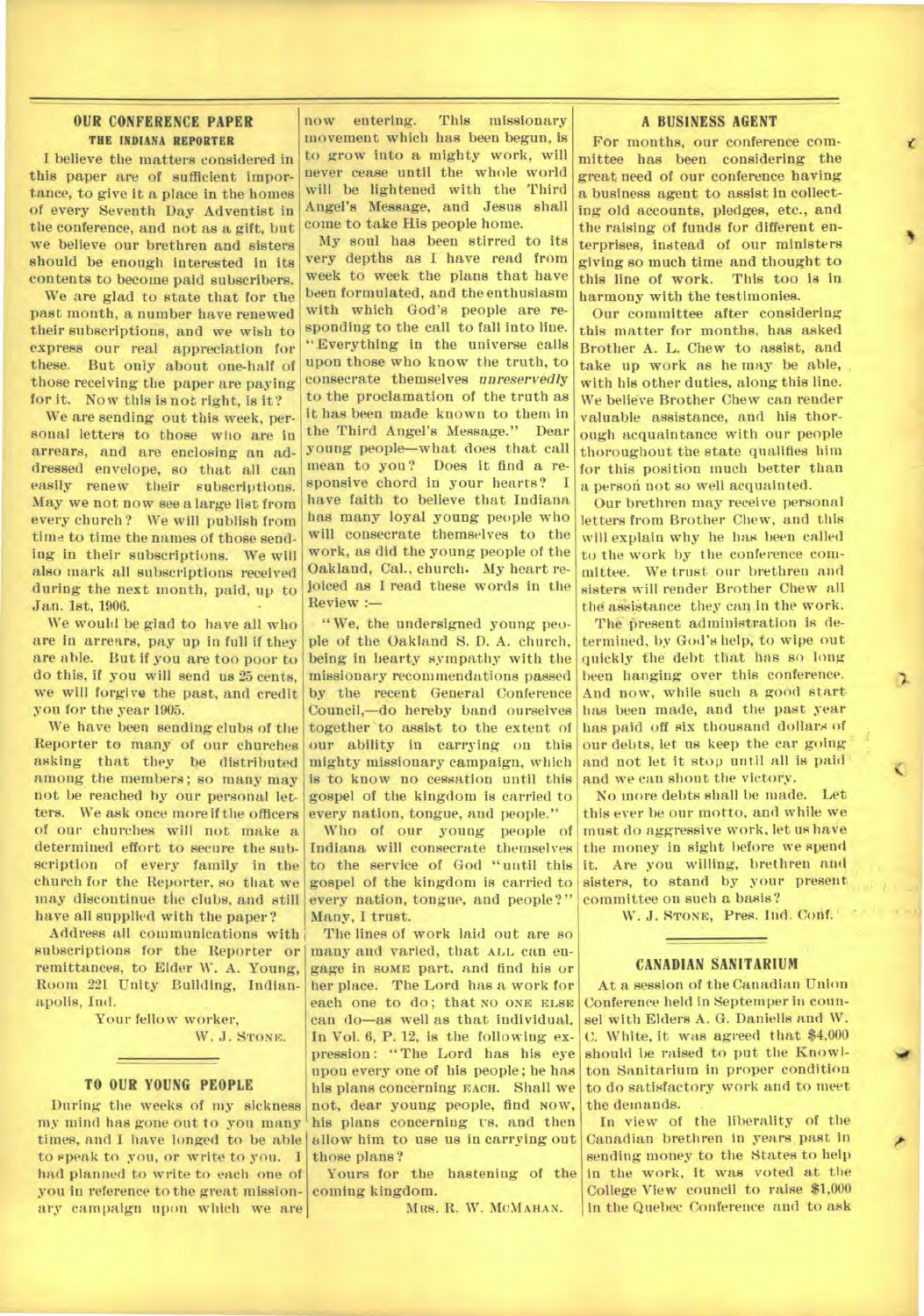the brethren in the States to raise \$3,000. We are asked to solicit this money from the Lake Union Conference and a few other states. I know you are working hard to meet your own obligations, but while this is true, some may deem it a privilege to assist in this worthy enterprise in Canada. Any help that you may be able to render us in this time of need will be much appreciated and judiciously used.

The sanitarium is exerting a good Influence, and if we can have the means stipulated to make the necessary improvements, it will be a great blessing to the work in Canada.

Send all money for this purpose to your Conference Treasurer, stating what it is for. Thanking you in advance for any help you may be able to give us,

I remain your co-worker, W. H. THURSTON. Pres. Canadian Union Conf.

# **LETTER FROM REVIEW AND HERALD**  Dear Brother Stone:—

Indiana is sending us in a good list of subcribers for the REVIEW, and we are gratified to know that our conferences by common consent are continuing the **REVIEW CAMPAIGN,** and many of the workers in these conferences give very encouraging reports relative to the REVIEW in their field.

The Week of Prayer readings, **6** which will be published in the issue of the 24th, will be very helpful to the people, and the missionary readings for the church conventions on the 26th will be published in the issue of the 17th. All these readings will be very helpful to our people.

Last week we received over 600 subscriptions for the **REVIEW.** We have not estimated this week's work, but hope it will be even larger than last week.

We hope that a special effort will be made on the 26th in connection with the church conventions, in behalf of **LIFE AND HEALTH.** These special numbers are heartily received by the public, and our brethren and sisters ought to be encouraged to make a special effort to canvass throughout their respective communities for this health journal. It will be an excellent journal for the introduction of other reading.

Very truly yours,

IOW

**REVIEW AND HERALD PUB.** Asso.

# **ANOTHER WORD ABOUT CHRIST'S OBJECT LESSONS**

Not long ago a call was made through the columns of this paper for those who felt so disposed to donate what copies of "Christ's Object Lessons" they could—for which they had previously paid, and which they had not sold—for the benefit of the new school to be established near Nashville, Tenn. Quite a large number of brethren and sisters have kindly responded to this call and have sent us a good many copies of this book, which we are selling over *again* for the benefit of this school. The receipt of these books has been a source of great encouragement to our workers, as it puts the means in their hands to obtain some money for the starting of the work.

We have thought that possibly there were a large number of brethern still who might have copies of the book that they would be willing to give us. If there are such we would greatly appreciate it if they will send the same, charges prepaid, to Prof. E. A. Sutherland, Nashville Agricultural & Normal School, Madison, Teun.

## **PROPERTY AND FARM--TO RENT**

**PROPERTY IN OHIO—one** acre of ground, three room house, summer kitchen, barn, hen house, well, five peach trees—for \$50.00 per year. The peach trees were full this year. Well worth the price.

Also a little farm of five acres. S. D. A tenants preferred.

Write **MRS. DELIA** J. **THURBER,** 

Windfall, Indiana.

# **MISSIONARY WORK AT THE ACADEMY**

The students of the Academy have begun the work of warning Shelby County of the soon coming of Jesus. One hundred sets of the special number of the **SIGNS OF THE TIMES** have beeen ordered, besides other literature, and it is the purpose of the students and teachers to do personal work where convenient, and use the mails for the distribution of tracts and periodicals. By a system of collections, a small sum has already been raised to defray the expenses of the work.

We are looking forward to the week of prayer, during which we hope to do personal work in our immediate neighborhood.

B. **P. MACHLAN.** 

# **ACADEMY ENROLLMENT**

Knowing our friends throughout the state are interested in our school, and believing they would be pleased to know who are our students, we give below our Academy Roll.

Lora B. Duncan, Boggstown, Ind. Charles Marshall, Boggstown, Ind. Raymond Brooks, Lafayette, William F. Trinkner, Dana, Indiana. Hinkle Plew, Worthington, Indiana. Twilnh N. Hinton, Muncie, Indiana. Georgia Strickler, Boggstown, Ind. Harry Ford, Vincennes, Indiana. Ona Marshall, Boggstown, Indiana. Flora M. Albert, Boggstown, Ind. Alba G. Allen, Delphi, Indiana. Ivan Halstead, Anderson, Indiana. Harrison A. Stone, Indianapolis, Ind. Charles Fahrion, Indianapolis, Ind. Lena M. Vance, Knightstown, Ind. Emma Arnbrecht, Winamac, Ind. Fairy C. Wells, Fairland, Indiana. Beulah White, Arcola, Canada, Assa. Blanch White, Arcola, Canada, Assa. Ethel Harrison, Kewanna, Indiana. Stanley Anderson, Oolitic, Indiana.. Ray C. Vincent, Hartford City, Ind. Lauren Vincent, Hartford City, Ind. Claud Roberts, Indianapolis, Ind. Nellie Strickler, Boggstown, Indiana. Linnie M. Vance, New Castle, Ind. Clara Allen, Delphi, Indiana. Chas. E. Allen, Delphi, Indiana. Harry T. Byers, Knightown, Ind. Alice F. Rollins, Vincennes. Indiana. F. Mabel Curtis, Boggstown, Ind. Stella M. Cox, Martinsville, Indiana. Oren Applegate, Boggstown, Ind. Carl E. Strickler, Boggstown, Ind. Mildred Nash, Kokomo, Indiana. Reese Maxwell, Frankfort, Indiana. Louis 0. Machlan, Boggstown, Ind. Hughie Gipson, Boggstown, Ind. Gladys G. NI achlau, Boggstown, Ind. Will D. Curtis, Jr., Boggstown, Ind. Elmer Buck, Antigo, Wisconsin.<br>Paul Legg, Windfall, Indiana. Windfall, Indiana. Anna Arnbrecht, Winamac, Indiana. Olive Harris, Boggstown, Indiana. Glenn Harris, Boggstown, Indiana. Clarence J. Harris, Boggstown, Ind. Dora Lugenbeal, Winamac, Indiana. Rupert Swaynie, Lafayette, Indiana. • Mrs. Luna E. Anderson. Oolitic, Ind. Adeline Long, Brewersville, Indiana. Edgar Myers, Boggstown, Indiana.

B. F. **MACHLAN,** Principal.

## **NOTICE**

All money collected for the Star Fund should be sent at once to the Boggstown Manual Training Academy, Fairland, Ind.

W. D. **CURTIS.**